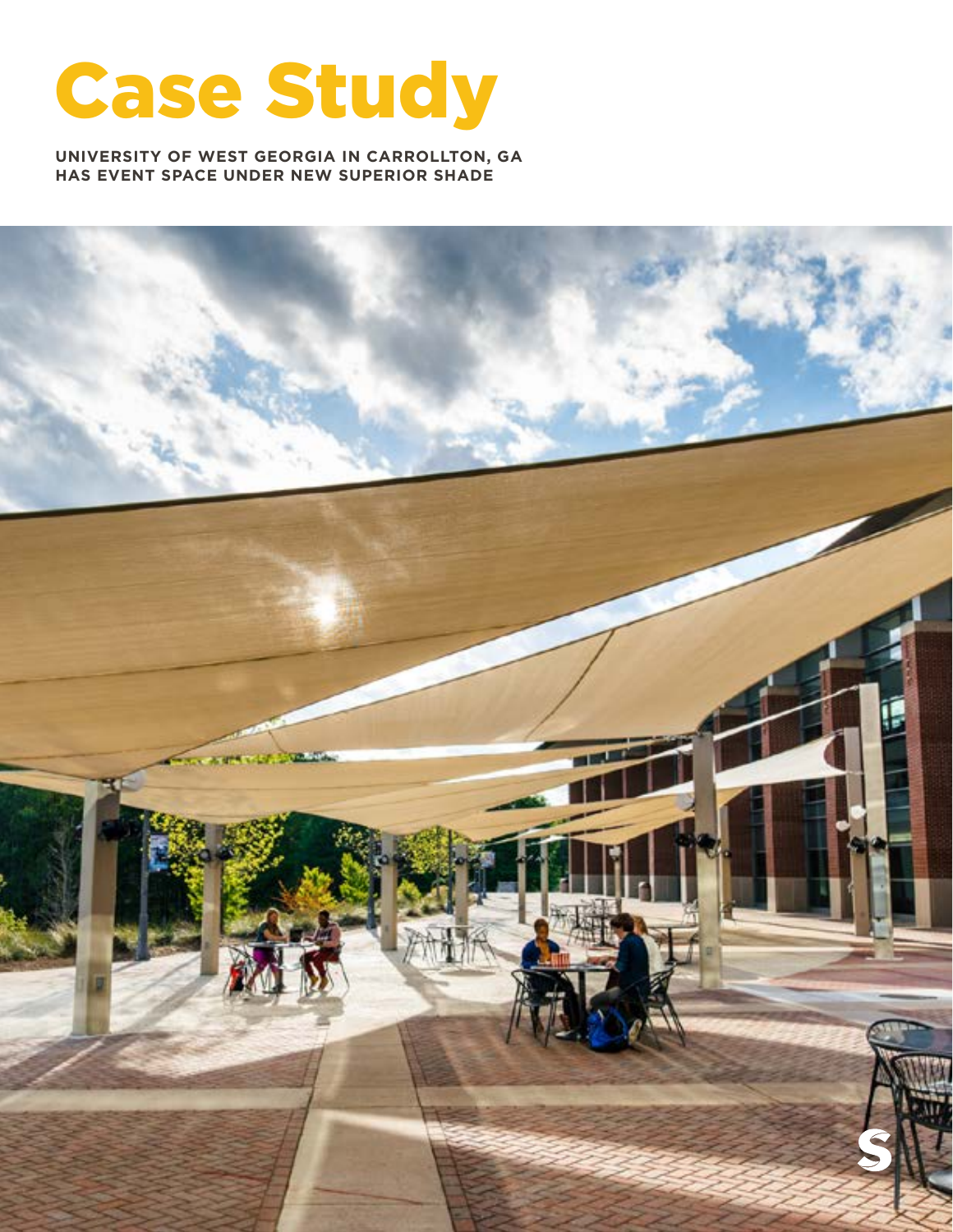## **UNIVERSITY OF WEST GEORGIA**

Carrollton, Georgia

**THE CUSTOMER:** The University of West Georgia is a comprehensive doctoral-granting university in Carrollton, Georgia, 45 miles west of Atlanta, Georgia. The college is built on 645 acres and has an enrollment of about 11,700 students.

The University of West Georgia was working in conjunction with Breedlove Planning, an architecture design firm out of Atlanta, to remodel an existing patio next to the student center. The existing space wasn't well suited for large gatherings, and the university was looking to create an area where events could be hosted and the space could be rented out to different groups.



**THE CHALLENGE:** The existing space wasn't well suited for large gatherings, the university was looking to create an area where events could be hosted and the space could be rented out to different groups. The University wanted to put a large shade structure in place with speakers and lights integrated into the frame. The structure was to go over a renovated concrete slab that would feature the school's mascot. The project's biggest difficulties were: the access to site for construction, limited budget with a long list of desired project components, and time frame. Another aspect that was very important to the customer was making sure the frame and canopy colors fit well into the space and matched existing color schemes.



Photo by Mary Claire Stewart| Mary Claire Photo

**THE SUPERIOR SOLUTION:** The ultimate design chosen featured a series of 5 hyperbolic sails of differing sizes and two triangular sails. The heights were specifically chosen to allow unobstructed views from the first and second story of the university's student center. SRP provided mounting locations and electrical access panels for creating the conditions for wiring the speakers and lights that would be mounted to the columns.

The UWG Shade Sail project was a fun and challenging custom project that allowed us to be really creative with the use of slanted hyperbolic and triangular sails to fit the customer's space.

> -Brent Derbecker Shade and Shelter Brand Manager